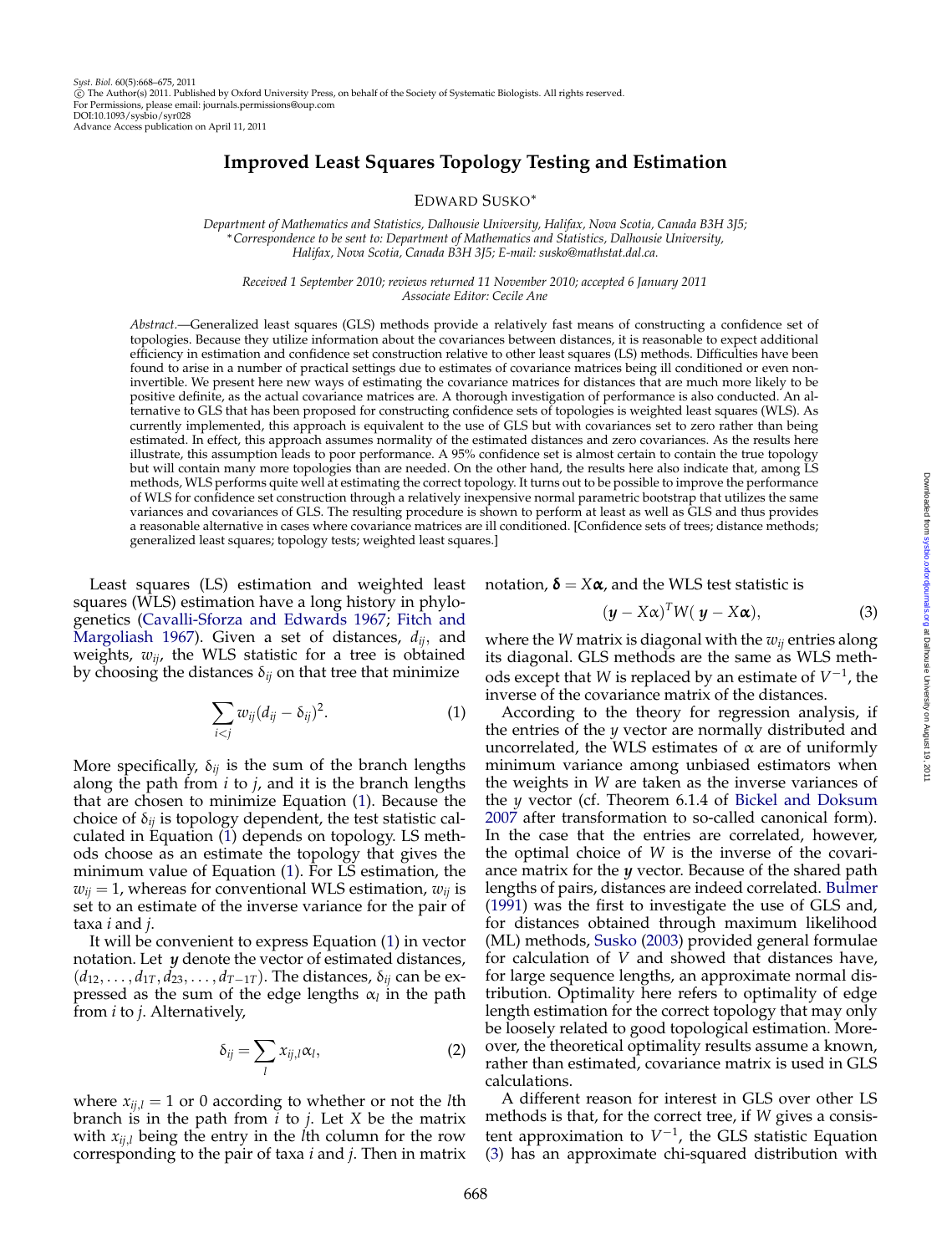<span id="page-1-0"></span>*T*(*T* − 1)/2 − (2*T* − 3) degrees of freedom [\(Susko 2003](#page-7-0)). This allows one to construct a 95% confidence set of trees as the set of all trees that have a GLS test statistic value less than the 95th percentile of the chi-squared distribution with  $T(T-1)/2 - (2T-3)$  degrees of freedom. There is an equivalence to testing topologies here. Any tree that is not in the 95% confidence set can be rejected at the 5% level. Alternatively, a *P* value for the hypothesis that the given tree is the correct tree, is the probability that a chi-squared random variable is larger than that given tree's GLS statistic. In any case, because of the chi-squared distribution of the GLS statistic, testing rather than estimation was the focus of [Susko](#page-7-0) [\(2003\)](#page-7-0) and GLS was shown to have reasonable performance in a number of cases involving a relatively small number of taxa. A software implementation was made available at [http://www.mathstat.dal.ca/tsusko.](http://www.mathstat.dal.ca/tsusko) A major difficulty with the software implementation turned out to be that, with small numbers of sites or almost identical sequences, the estimated covariance matrix was often ill conditioned or even not invertible. That this can lead to poor performance or even an inability to calculate the GLS statistic has been illustrated in [Shi et al.](#page-7-0) [\(2005](#page-7-0)), Sanjuán and Wróbel ([2005\)](#page-7-0), and [Czarna et al.](#page-7-0) [\(2006](#page-7-0)).

Because of the difficulties with matrix inversion that sometimes arise in computing the GLS statistic, [Czarna](#page-7-0) [et al.](#page-7-0) ([2006](#page-7-0)) proposed using WLS for confidence set construction. Although estimates of the variances need to be inverted to obtain the WLS weights, those variances will only be small for very small distances, a case that can be dealt with through removal of almost identical sequences. The WLS statistic is consequently more stable than the GLS statistic. The difficulty that arises is that the WLS statistic no longer has a known chi-squared distribution, under the null hypothesis that a given topology is correct, that can be used to convert test statistics into *P* values. [Czarna et al.](#page-7-0) [\(2006](#page-7-0)) nevertheless use a chi-squared distribution with *T*(*T*−1)/2−(2*T*−3) degrees of freedom to calculate *P* values. This would only be truly justified if distances are independent. Distances are not, however, independent, particularly in settings where the covariance matrix is approximately singular as singularity of the covariance matrix can only arise if a distance has zero variance or if one of the distances is linearly related to the others; the latter is a case of strong dependence. Simulations conducted here confirm that using chi-squared approximations for *P* value calculation gives resulting WLS confidence sets with poor statistical properties relative to GLS methods.

In [Susko](#page-7-0) [\(2003](#page-7-0)), GLS was presented mainly as a tool for testing rather than estimation. Although an arbitrary set of trees could be input, tree searching was not conducted and edge lengths were not output. This has changed in the new version of the software that includes routines that allow estimation through subtree prune and regraft (SPR) topology searching. The routines can output all trees encountered during searching that are in a confidence set. Similar simulations as were used for investigating testing performance are used here to compare estimation performance. Surprisingly, given

its poor testing performance, WLS performs well in estimation. This suggests that the poor test performance of WLS was due to an inappropriate assumption of independent distances. Moreover, the solid estimation performance suggests that the WLS test statistic might do well at discriminating between different topologies if a correct distribution is used in calculating  $\bar{P}$  values. Although a closed-form distribution for the WLS test statistic is not available, it is known from [Susko](#page-7-0) [\(2003\)](#page-7-0) that the distances used to construct it are approximately multivariate normally distributed and what their approximate covariances are. This leads to a normal parametric bootstrap approach to calculating WLS *P* values that is much less computationally intensive than usual bootstrapping.

# **METHODS**

#### *A More Robust Covariance Matrix Estimator*

The fundamental difficulty with the covariance matrix estimator given in [Susko](#page-7-0) [\(2003](#page-7-0)) is that it might be singular. Consequently, the GLS statistic may not even be defined. What is desired is to obtain an estimator that maintains the property of converging upon the correct covariance matrix with large sequence lengths yet is less likely to be singular. This is accomplished in two ways. First, different formulae are used for covariance matrix construction that are asymptotically equivalent to the formulae in [Susko](#page-7-0) [\(2003](#page-7-0)) but guaranteed to be nonnegative definite as is always the case for actual, rather than estimated, covariance matrices. Second, weighting of the contributions to the covariance matrix in [Susko](#page-7-0) [\(2003](#page-7-0)), which was by the observed proportions of times patterns arose, is replaced by weighting through the probabilities of patterns under a fitted model. Let *x* denote a site pattern that will implicitly depend on the taxa under consideration. For instance, with four taxa, *x* = *AACG* would be a pattern for Taxa 1–4, whereas *x* = *CG* would be the corresponding site pattern for Taxa 3 and 4. The variance of the estimated ML distance given in [Susko](#page-7-0) ([2003\)](#page-7-0) can be expressed as

$$
\hat{V}_{jj} = \left[\sum_{x} \hat{p}_x \left\{\frac{\frac{\partial}{\partial d}p(x; d_j)}{p(x; d_j)}\right\}^2 - \sum_{x} \hat{p}_x \frac{\frac{\partial^2}{\partial d^2}p(x; d_j)}{p(x; d_j)}\right]^{-1}/n, \tag{4}
$$

where sums are over all patterns for the pair,  $\hat{p}_x$  is the frequency with which the *x*th pattern arose for the *j*th pair and  $p(x; d_i)$  is the probability of pattern *x* for the *j*th pair under the model of evolution and evaluated at the *j*th estimated distance. The covariance between the *j*th distance and the *k*th distance can be expressed as

$$
\hat{V}_{jk} = n\hat{V}_{jj}\hat{V}_{kk}\sum_{x}\hat{p}_{x}\left\{\frac{\frac{\partial}{\partial d}p(x;d_{j})}{p(x;d_{j})}\right\} \cdot \left\{\frac{\frac{\partial}{\partial d}p(x;d_{k})}{p(x;d_{k})}\right\},
$$
 (5)

where now the sum is over all patterns for the taxa in the pair *j* and in the pair *k*. For instance, if *j* was the pair of Taxa 1 and 2, and *k* was 1 and 3, the sum would be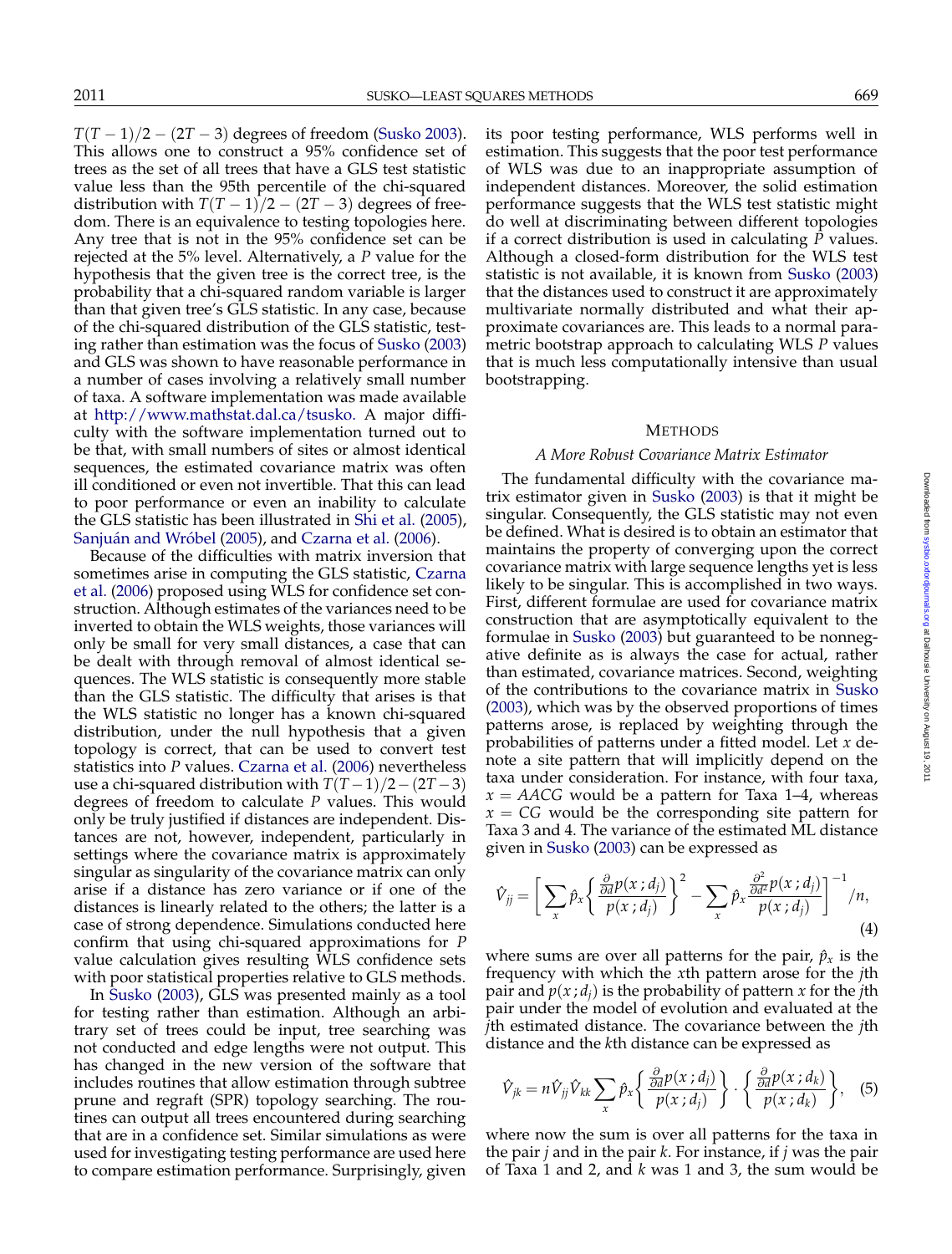<span id="page-2-0"></span>over terms like  $x = ACG$  giving the character states for 1, 2, and 3. We also use  $x_i$  and  $x_k$  to denote the patterns for the *j*th and *k*th pair; in the above example,  $x_i = AC$ and  $x_k = AG$ . As discussed in [Susko](#page-7-0) ([2003\)](#page-7-0), these covariance matrix estimators will be statistically consistent: they will converge upon the true covariance matrix as sequence length gets large.

The first correction to avoid badly behaved estimates is to ignore the second term in the sum in Equation ([4](#page-1-0)). This adjustment does not alter the statistical consistency properties because the second term can be shown to be approximately zero with large sequence lengths. At the same time, it produces a covariance matrix estimator that is guaranteed to be nonnegative definite. The reason for this is that the new covariance matrix estimator, *Vˆ* <sup>∗</sup> can now be expressed as

$$
\hat{V}^* = \sum_{x} \hat{p}_x a_x a_x^T, \tag{6}
$$

where the sum is now over patterns for all the taxa jointly and *a<sup>x</sup>* is a vector with *j*th component

$$
a_{xj} = \hat{V}_{jj}^* \frac{\frac{\partial}{\partial d} p(x; d_j)}{p(x; d_j)}.
$$

A matrix *V* is nonnegative definite if  $\mathbf{b}^T V \mathbf{b} \geq 0$  for any vector *b*. We have

$$
\boldsymbol{b}^T \hat{\boldsymbol{V}}^* \boldsymbol{b} = \sum_x \hat{p}_x [\ \boldsymbol{b}^T \boldsymbol{a}_x]^2 \geqslant 0, \tag{7}
$$

so that  $\hat{V}^*$  is guaranteed to be nonnegative definite, whereas the original estimator was not.

Equation (7) also suggests a second way of adjusting the estimate of the covariance matrix so that it is more likely to be nonsingular. The estimate  $\hat{V}^*$  will be singular only if Equation (7) is zero for some nonzero vector *b*. Although the sum in Equation (7) is over all patterns *x*, the only patterns that contribute are those with  $\hat{p}_x > 0$ . The more terms there are with  $\hat{p}_x > 0$ , the less likely it is that the sum will be zero. With a small number of sites or closely related taxa, it will frequently be the case that many of the  $\hat{p}_x$  are zero. This is one of the reasons that singular matrix estimates had arisen with the previous estimate. One way of maintaining the statistical consistency properties while increasing the number of patterns for which  $\hat{p}_x > 0$  is to replace  $\hat{p}_x$  with the estimated probability of the pattern *x* under the model. This may, at first sight, seem computationally infeasible as the number of patterns grows exponentially with the number of taxa. However, there are at most four taxa involved in the expressions for each pair in Equation ([4\)](#page-1-0) or each set of pairs in Equation ([5\)](#page-1-0).

What is needed to implement this second adjustment is an estimated tree. In practice, this is achieved in two ways. The first, which we refer to as single weighting uses the neighbor-joining [\(Saitou and Nei 1987\)](#page-7-0) topology (NJ topology) with constrained LS edge length

estimates. In order to ensure that pattern probabilities are positive for any pattern, zero edge lengths are set to a small but positive constant; this was  $1.0 \times 10^{-12}$  for the results reported here. The second approach, which we refer to as multiple weighting, uses different weights for each hypothesized topology. Pattern probabilities are determined using the hypothesized tree with constrained LS edge length estimates.

In summary, the covariance matrix estimates are obtained through

$$
\hat{V}_{jj}^{*} = \left[\sum_{x} p_{x} \left\{\frac{\frac{\partial}{\partial d} p(x; d_{j})}{p(x; d_{j})}\right\}^{2}\right]^{-1} / n \tag{8}
$$

and

$$
\hat{V}_{jk}^{*} = n\hat{V}_{jj}^{*}\hat{V}_{kk}^{*}\sum_{x}p_{x}\left\{\frac{\frac{\partial}{\partial d}p(x;d_{j})}{p(x;d_{j})}\right\} \cdot \left\{\frac{\frac{\partial}{\partial d}p(x;d_{k})}{p(x;d_{k})}\right\}, \quad (9)
$$

where  $p_x$  is the estimated probability of pattern *x*.

That the new form of covariance matrix is less likely to suffer from singularity problems can be illustrated with a four taxa example. [Roux](#page-7-0) [\(2009](#page-7-0)) established that the covariance matrix becomes almost singular in the case of a Jukes–Cantor model (Jukes and Cantor 1969) with all small edge lengths. This can be expected to be a problematic setting for GLS because estimated edge lengths will often be close to zero. Table 1 gives the means and variances of the old and new covariance matrix estimates after 1000 simulations from a Jukes– Cantor model and four taxa tree with all equal edge lengths. For comparison, the actual observed covariance matrix entries were also calculated for the 1000 simulated sets of estimated distances. With edge lengths  $t = 0.001$  and sequence length  $n = 1000$ , estimation is

TABLE 1. Means and standard deviations (multiplied by  $10^6$ ) of covariance matrix estimates for 1000 data sets simulated from fourtaxa trees with all equal edge lengths, *t*. The simulated column gives the sample covariance matrix entries over the 1000 data sets

|             |                        |           |           | Old     |       | New       |
|-------------|------------------------|-----------|-----------|---------|-------|-----------|
| Setting     | Entry                  | Simulated | Mean      | SD      | Mean  | <b>SD</b> |
| $n = 1000$  | $Var(d_{12})$          | 2.10      | $-351.94$ | 969.06  | 2.06  | 1.46      |
| $t = 0.001$ | $Var(d_{13})$          | 2.85      | $-153.04$ | 667.11  | 2.96  | 1.70      |
|             | $Cov(d_{12}, d_{13})$  | 1.03      | 181.01    | 1260.48 | 1.01  | 1.00      |
|             | $Cov(d_{12}, d_{34})$  | 0.03      | 144.00    | 1129.84 | 0.00  | 0.02      |
|             | $Cov(d_{12}, d_{14})$  | 0.96      | 181.01    | 1260.48 | 1.01  | 1.00      |
|             | $Cov(d_{13}, d_{24})$  | 1.01      | 81.98     | 850.29  | 0.98  | 0.95      |
| $n = 1000$  | $Var(d_{12})$          | 20.57     | 20.36     | 4.73    | 20.36 | 4.73      |
| $t = 0.01$  | $Var(d_{13})$          | 31.24     | 30.82     | 5.94    | 30.83 | 5.94      |
|             | $Cov(d_{12}, d_{13})$  | 9.98      | 10.01     | 3.18    | 10.03 | 3.16      |
|             | $Cov(d_{12}, d_{34})$  | $-0.16$   | $-0.02$   | 0.63    | 0.00  | 0.00      |
|             | $Cov(d_{12}, d_{14})$  | 9.26      | 10.03     | 3.17    | 10.03 | 3.16      |
|             | $Cov(d_{13}, d_{24})$  | 8.92      | 10.08     | 3.25    | 10.10 | 3.17      |
| $n = 10000$ | $Var(d_{12})$          | 0.21      | 0.20      | 0.05    | 0.20  | 0.05      |
| $t = 0.001$ | $Var(d_{13})$          | 0.30      | 0.30      | 0.06    | 0.30  | 0.06      |
|             | $Cov(d_{12}, d_{13})$  | 0.11      | 0.10      | 0.03    | 0.10  | 0.03      |
|             | $Cov(d_{12}, d_{34})$  | 0.00      | 0.00      | 0.00    | 0.00  | 0.00      |
|             | $Cov(d_{12}, d_{14})$  | 0.11      | 0.10      | 0.03    | 0.10  | 0.03      |
|             | Cov $(d_{13}, d_{24})$ | 0.10      | 0.10      | 0.03    | 0.10  | 0.03      |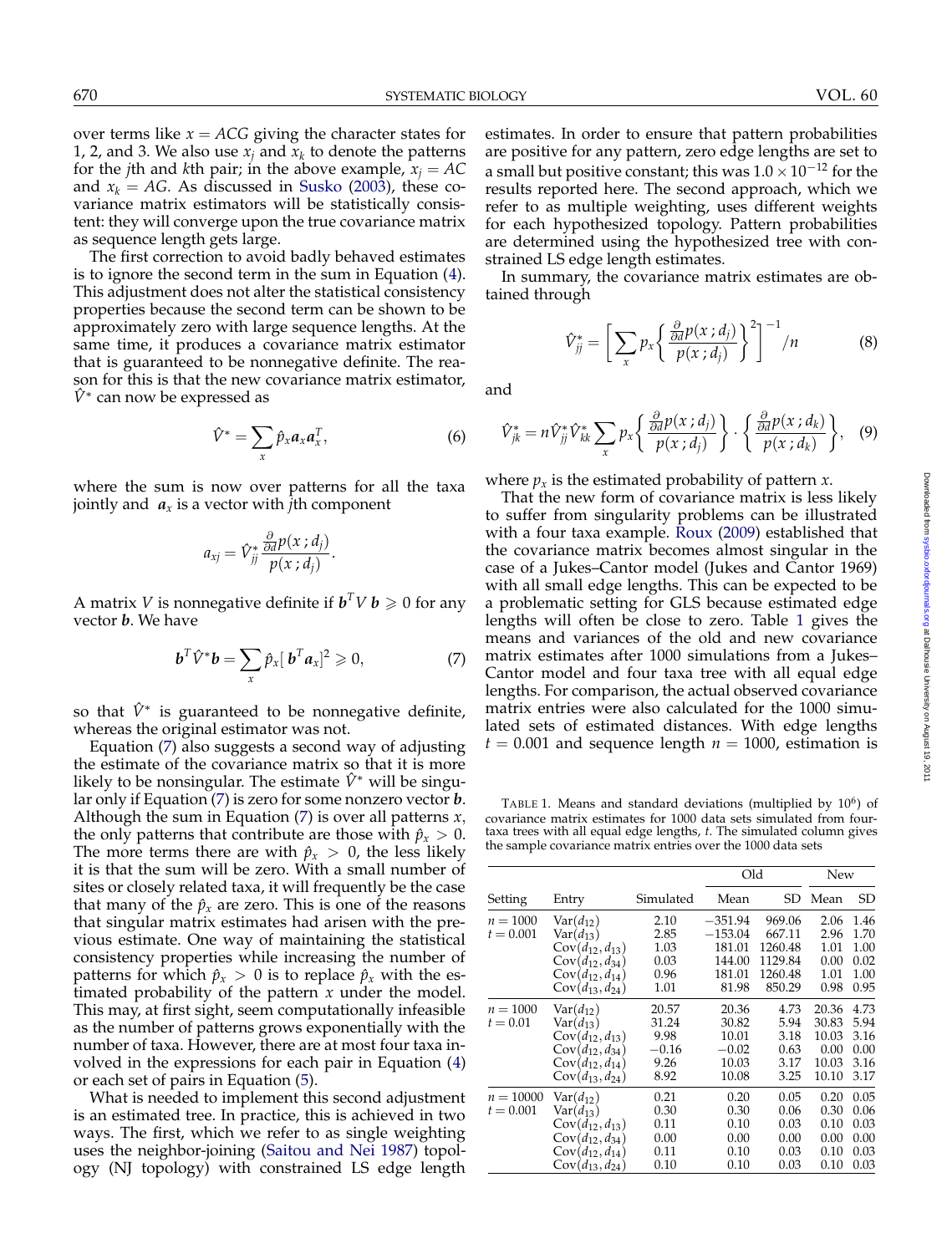improved dramatically with the new covariances. The reasons for this are clear because of the simplicity of the setting. Neighboring taxa expect substitutions only once in 1000 sites. It is thus not uncommon that two or more sequences will be identical in which case the old form gives a singular matrix and even gives a negative variance estimate. The setting with 1000 sites and edge lengths of 0.001 push the limits of what is achievable for variance approximation. The other settings listed in Table [1](#page-2-0) illustrate that the two variance approximations are comparable in settings where the variance matrices are more stable. However, even in the setting with  $t = 0.001$  and  $n = 10,000$ , where estimation was good, the estimated covariance matrix with the old approximation was not positive definite 26.8% of the time. In the settings  $t = 0.001$ ,  $n = 1000$ , and  $t = 0.01$ ,  $n = 1000$ , the estimated matrix was not positive definite 36.3% and 5.1% of the time. In contrast, the estimated covariance matrix using the new approximations was always positive definite.

## *WLS Testing*

Sanjuán and Wróbel ([2005\)](#page-7-0) and [Czarna et al.](#page-7-0) [\(2006\)](#page-7-0) considered the use of WLS rather than GLS for confidence set construction. There are reasons to suspect that WLS may perform better than GLS in cases where the covariance matrix is close to singular. This can most easily be seen by restating GLS as a form of WLS. Let *u<sup>i</sup>* denote the *i*th eigenvector of the covariance matrix, having associated eigenvalue  $\lambda_i$ . Then, letting  $d_i^* = \sum_i u_{ij} d_j$  be the distances linearly transformed by the *i*th eigenvector, the eigenvalue  $\lambda_i$  can be interpreted as the estimated variance of *d*<sup>∗</sup> *<sup>i</sup>* . GLS estimation is equivalently WLS estimation with the  $d_i^*$  as variables and the  $1/\lambda_i$  as weights. WLS, by comparison, used the distances *di* directly as variables and weights by the inverse of their estimated variances. In both cases, small errors in the estimated variances may result in large errors in test statistics because these invert the variances. In cases where the covariance matrix is almost singular, eigenvalues will be close to zero, whereas the variance of distances need not be, thus making the WLS statistic more stable with respect to small errors in variance estimates. To illustrate, in the case of a four-taxon tree with equal edge lengths of 0.001 and sequence length 1000, the smallest variance for a distance is approximately  $2 \times 10^{-5}$ , whereas the smallest variance for an eigen transformed distance is approximately  $2 \times 10^{-7}$ , 100 times as small.

Although WLS statistics can be expected to be better behaved, they do not have a known distribution under the null hypothesis that a given tree is correct. Accordingly, it is difficult to determine cutoffs for *P* values for tests. [Czarna et al.](#page-7-0) [\(2006](#page-7-0)) deal with this by assuming independence of the distances. If true, this assumption would lead to the same approximate large-sequence length distribution that applies to GLS. In some cases, the assumption of independence is reasonable. For instance, the observed correlation of  $d_{12}$  $d_{12}$  $d_{12}$  and  $d_{34}$  in Table 1

are close to zero. In fact, for the Jukes–Cantor model, this correlation is exactly zero. (This follows from, for instance, the results in [Steel et al. 2000](#page-7-0); the covariances reported in Table [1](#page-2-0) vary from zero because they are based on a finite number of simulated data sets.) However, in many more cases, it is a poor approximation. For instance, the observed correlation was 0.40 for the distances  $d_{12}$  and  $d_{13}$  over 1000 simulations with  $t = 0.01$ . The correlations for  $d_{12}$ ,  $d_{14}$ ,  $d_{13}$ ,  $d_{23}$ , and other pairs of distances were similarly close to 0.40. As pointed out in [Czarna et al.](#page-7-0) [\(2006](#page-7-0)), the end effect on the properties of the WLS test that assumes independence is to make the test conservative: a 95% confidence set of trees has probability larger than 95% of containing the true tree and consequently contains more trees than if the actual (albeit unknown) distribution for the WLS statistic is used.

Although the actual limiting distribution of the WLS statistic is not available in closed form, the availability of the covariance estimates ([8\)](#page-2-0) and ([9\)](#page-2-0) make it possible to obtain appropriate thresholds and *P* values through a simple parametric bootstrap. To see this, it is valuable to note that the WLS statistic can be expressed as

$$
\boldsymbol{y}^T[W - W X (X^T W X)^{-1} X^t W] \boldsymbol{y}.
$$
 (10)

It follows from the results in [Susko](#page-7-0) ([2003](#page-7-0)) that *y* has an approximate multivariate normal distribution with mean vector *X*δ and covariance matrix *V* that can be estimated through Equations ([8\)](#page-2-0) and [\(9](#page-2-0)). Because

$$
[W - W X (X^T W X)^{-1} X^T W] X \delta = 0
$$

the same WLS statistic is obtained in Equation (10) if *y* is replaced by  $y^* = y - X\delta$ . The advantage with using *y*<sup>∗</sup> is that it has an approximate multivariate normal distribution with means zero and covariance matrix *V*; the only unknown in the distribution is *V* that can be estimated through Equations ([8](#page-2-0)) and [\(9](#page-2-0)). Thus, the following parametric bootstrap can be used to approximate the distribution of the WLS statistic.

- 1. Generate  $y_1, \ldots, y_B$  from a multivariate normal distribution with means zero and covariance matrix  $V^*$  given by Equations ([8](#page-2-0)) and ([9\)](#page-2-0).
- 2. Substitute  $y_1, \ldots, y_B$  in Equation (10) to obtain *B* generated WLS statistics,  $WLS_1, \ldots, WLS_B$ .
- 3. If  $WLS<sub>o</sub>$  is the observed WLS statistic for the data, an approximate *P* value is the proportion of  $WLS_i \geq WLS_o$ .

Note that the bootstrapping here is much less computationally intensive than conventional bootstrapping that requires repeated generation of alignments, repeated ML estimation of all distances, and repeated WLS test statistic calculation for these distances.

We will refer to the WLS test that uses 1–3 as the WLSN test; the N indicates normal simulation is being used. Because of the differing choices for estimation, there are several versions that will be considered. First, in calculating observed WLS statistics, estimation can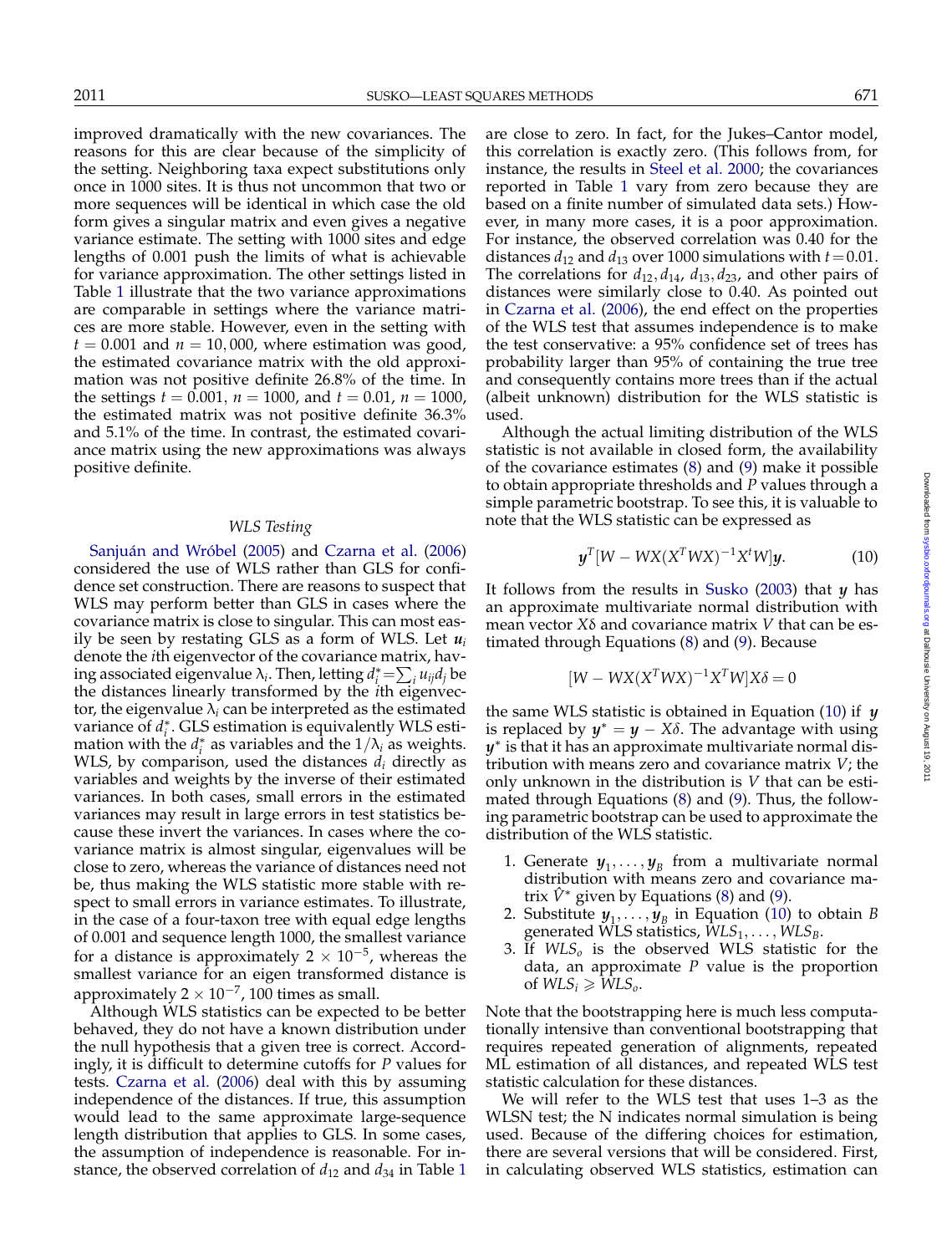either constrain edge lengths to be positive or not. Second, single or multiple covariance matrices can be used. Single matrices are constructed from Equations ([8\)](#page-2-0) and [\(9](#page-2-0)) using pattern probabilities calculated for an NJ tree with LS edge lengths. Multiple matrices use separate pattern probabilities for each hypothesized tree under consideration. Together, these options give rise to four different versions of the test. Similarly, there are four versions of the GLS test. The weights in the observed WLS statistics are the inverse variance estimates ([8](#page-2-0)), where the  $p_x$  are the probabilities of pairwise patterns calculated using the estimated distances for the pair under consideration.

# **RESULTS**

### *Simulation Settings*

Simulations were conducted with the five through eight taxa topologies given in Figure 1 as well as with the 10, 15, and 20 taxa trees that are given there. For the five through eight taxa simulations, terminal edge lengths for each simulation were generated from a *U*(0.01, 0.1) distribution and internal edge lengths were set to 0.01. The substitution model used was the F84 model (Felsenstein (2005), DNAML program since 1984, PHYLIP Version 2.6) with all equal frequencies and transition–transversion ratio set to 2. The  $10$ , 15, and 20 taxon trees are the same trees that were used in [Shi et al.](#page-7-0) [\(2005](#page-7-0)); these are listed in the appendix of that reference. The same substitution model was used for simulation



FIGURE 1. The trees used in simulation. The four topologies on the first row are for the examples involving five through eight taxa; internal edge lengths were set to 0.01 and terminal edge lengths were generated uniformly in the range 0.01 through 0.1. The bottom 3 trees were used for 10, 15, and 20 taxa.

as in [Shi et al.](#page-7-0) [\(2005](#page-7-0)): an HKY model ([Hasegawa et al.](#page-7-0) [1985\)](#page-7-0) with transition–transversion ratio set to 2.93 and frequencies of *A*, *C*, *G*, and *T* equal to 0.37, 0.24, 0.12, and 0.27.

The five through eight taxa simulations have the advantage that all trees can be searched for estimation, and all trees can be tested for inclusion in a confidence set; the total number of possible eight taxa trees is 10,395. For the 10, 15, and 20 taxa simulations that consider estimation, an NJ tree was used as a starting tree and SPR searching was conducted. Given a current tree, the test statistic (either GLS or WLS) was calculated for SPR trees, in order of distance from the current tree, until a tree was found giving a better test statistic value, at which point a new SPR search started from this new tree; if no such tree could be found, the SPR search was stopped. For simulations considering confidence set construction performance, all trees within one SPR of the generating tree were considered for inclusion in the confidence set. For the WLSN test,  $B = 1000$  simulations were used in Steps 1 and 2.

# *Simulation Results*

We first consider estimation performance. Table [2](#page-5-0) gives the numbers of times a given Robinson–Foulds distance was obtained for the five through eight taxa simulations. The first thing that is apparent is that, for any of the LS methods, improvements in topological estimation are attainable by constraining edge lengths to be nonnegative. Because the computational cost of doing so is not substantial, we only consider LS methods with constrained edge length estimation in what follows. None of the LS methods give consistently better performance than the baseline method, NJ. This is perhaps not that surprising as the probabilities of correct reconstruction are relatively high and all the methods are comparable in performance. As Table [3](#page-5-0) indicates, in the 10, 15, and 20 taxa simulations, where estimation is more difficult, performance is still comparable to NJ.

Next, we consider testing performance. Table [4](#page-5-0) gives results for the five through eight taxa simulations. The first observation of note is that the performance of WEIGHTLESS program version 2.93 (Sanjuán and Wróbel 2005) and WLS are almost identical; a minor bug in the WEIGHTLESS implementation had the WLS statistics being twice as large as they should be which was corrected for. The difference between WLS and WEIGHTLESS is only in the estimation of the variances used for weighting. For WEIGHTLESS, these are constructed using bootstrapping, whereas for WLS, they are calculated using Equation ([8](#page-2-0)). Because bootstrapping is much more computationally intensive, the similarity of the results suggest that it is better to use Equation ([8](#page-2-0)); these are consequently the only choices considered in the 10 through 20 taxa simulations.

WLSN refers to the confidence set constructed using the WLS statistic but with normal simulations to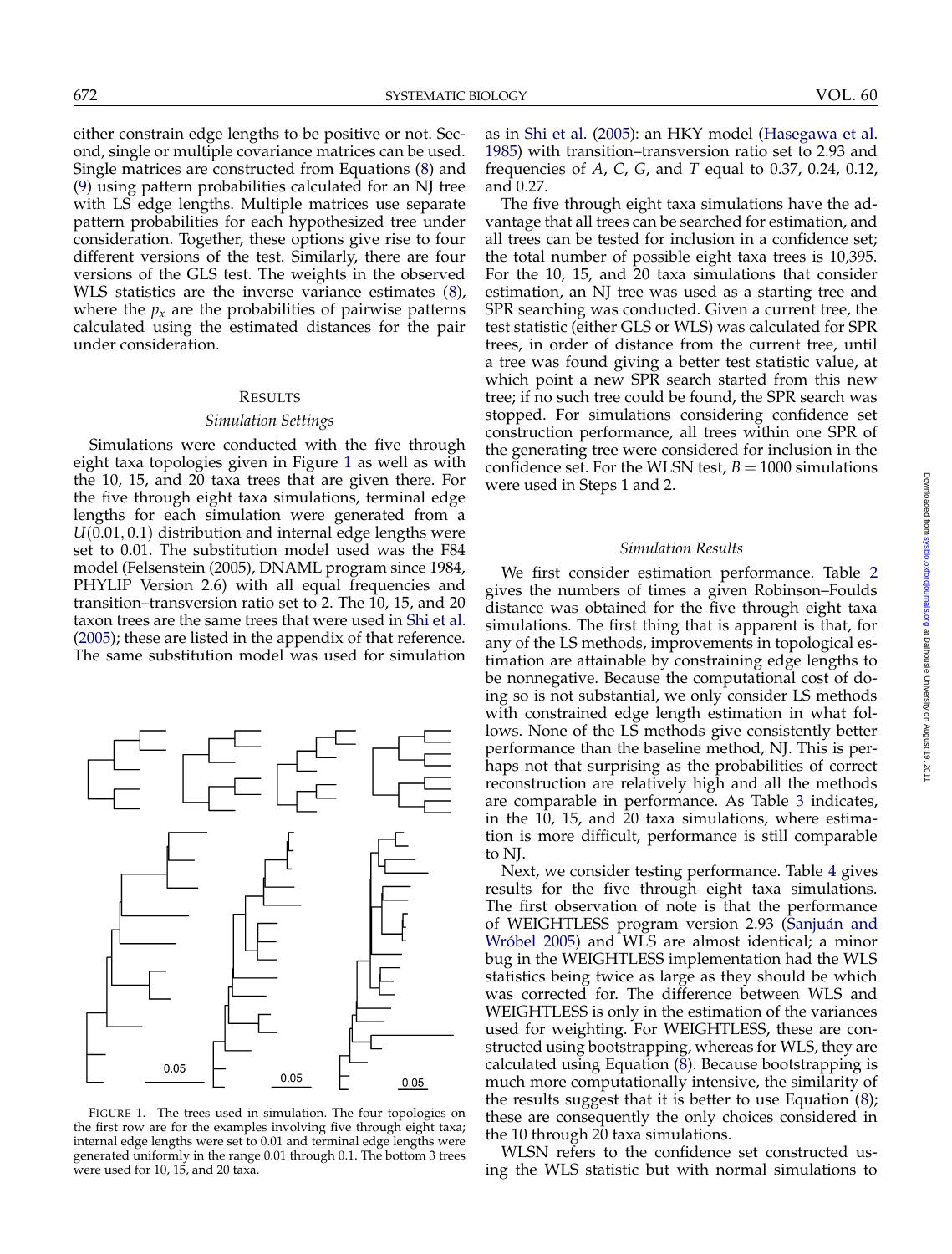|               |     |           |                |     |          |                  | <b>RF</b> Distance |     |            |    |               |     |            |    |               |
|---------------|-----|-----------|----------------|-----|----------|------------------|--------------------|-----|------------|----|---------------|-----|------------|----|---------------|
|               |     | Five Taxa |                |     | Six Taxa |                  |                    |     | Seven Taxa |    |               |     | Eight Taxa |    |               |
|               |     |           | 4              | 0   |          | 4                | b                  | 0   |            | 4  | $\geqslant 6$ |     |            | 4  | $\geqslant 6$ |
| No Constraint |     |           |                |     |          |                  |                    |     |            |    |               |     |            |    |               |
| LS            | 832 | 161       | $\overline{7}$ | 776 | 214      | 9                |                    | 728 | 245        | 27 | 0             | 735 | 234        | 21 |               |
| <b>WLS</b>    | 842 | 151       | ⇁              | 790 | 200      | 10               | 0                  | 740 | 235        | 25 | $\sim$<br>U   | 764 | 211        | 23 |               |
| GLS(single)   | 728 | 245       | 27             | 644 | 306      | 47               | ◠                  | 543 | 342        | 98 | 14            | 569 | 298        | 92 | 42            |
| GLS(multiple) | 834 | 159       | 7              | 782 | 206      | 11               |                    | 734 | 234        | 31 |               | 772 | 201        | 23 | 4             |
| Nonnegative   |     |           |                |     |          |                  |                    |     |            |    |               |     |            |    |               |
| LS            | 970 | 30        | $\Omega$       | 971 | 29       | $\mathbf{0}$     | 0                  | 957 | 43         |    | 0             | 944 | 50         | 5  |               |
| <b>WLS</b>    | 973 | 26        |                | 973 | 27       | 0                | 0                  | 958 | 42         |    | $\sim$        | 950 | 45         |    |               |
| GLS(single)   | 956 | 41        | 3              | 942 | 57       |                  |                    | 924 | 67         |    | 0             | 918 | 70         | 10 |               |
| GLS(multiple) | 973 | 26        |                | 975 | 25       | $\boldsymbol{0}$ | $\mathbf{0}$       | 959 | 41         |    | 0             | 956 | 42         | ∍  |               |
| NJ            | 970 | 30        | $\theta$       | 971 | 29       | $\boldsymbol{0}$ | 0                  | 958 | 42         |    |               | 964 | 32         | 3  |               |

<span id="page-5-0"></span>TABLE 2. The numbers of times a given Robinson–Foulds (RF) distance was obtained between the generating and estimated tree over 1000 simulations with and without nonnegativity constraints on edge lengths

determine critical values. The test statistics for WLS and WLSN were exactly the same for each of the simulated data sets. These two methods differ only in the way in which cutoffs for inclusion in the confidence set are determined. The reason for the poor performance of WLS is thus clear and indicated by its coverage. Although the WLSN confidence sets usually have approximate 95% coverage, the WLS sets always contain the generating tree. Thus, for WLS, thresholds for inclusion in the confidence set have been set much larger than is required for a 95% confidence set, and consequently, the confidence set tends to include many more trees than it needs to. The two methods WLSN and GLS give coverages that are reasonably comparable to 95% over 1000 simulations. They also exhibit similar confidence set sizes in the five through eight taxa simulations. WLSN, however, has a substantially higher proportion of cases where the generating tree is the only tree in the confidence set.

Because of the similarity of the results between WLS and WEIGHTLESS, the less computationally intensive

TABLE 3. Estimation results over 1000 simulations from each of the 10,15, and 20 taxa trees. Given are the proportion of times the generating topology was estimated and other summary statistics for the RF distances between estimated and generating trees over the 1000 simulations. Except for NJ, nonnegativity constraints were imposed on edge lengths.

| Number  |               |                        |       | <b>RF</b> Distance |       |        |
|---------|---------------|------------------------|-------|--------------------|-------|--------|
| of taxa | Method        | Proportion Mean Median |       |                    | SD    | Max    |
|         | LS            | 0.278                  | 1.966 | 2.000              | 1.538 | 6.000  |
|         | WLS           | 0.272                  | 1.978 | 2.000              | 1.533 | 6.000  |
|         | GLS(single)   | 0.240                  | 2.206 | 2.000              | 1.677 | 8.000  |
| 10      | GLS(multiple) | 0.271                  | 2.000 | 2.000              | 1.545 | 6.000  |
|         | NJ            | 0.262                  | 2.042 | 2.000              | 1.556 | 8.000  |
|         | ΤS            | 0.121                  | 3.270 | 4.000              | 2.029 | 10.000 |
|         | WLS           | 0.132                  | 3.232 | 4.000              | 2.037 | 10.000 |
|         | GLS(single)   | 0.095                  | 3.872 | 4.000              | 2.325 | 12.000 |
| 15      | GLS(multiple) | 0.115                  | 3.428 | 4.000              | 2.062 | 10.000 |
|         | NJ            | 0.112                  | 3.418 | 4.000              | 2.076 | 10.000 |
|         | ΓS            | 0.024                  | 5.756 | 6.000              | 2.640 | 14.000 |
|         | WLS           | 0.029                  | 5.600 | 6.000              | 2.606 | 14.000 |
|         | GLS(single)   | 0.031                  | 5.940 | 6.000              | 2.863 | 18.000 |
| 20      | GLS(multiple) | 0.032                  | 5.538 | 6.000              | 2.642 | 14.000 |
|         | NJ            | 0.024                  | 5.622 | 6.000              | 2.581 | 14.000 |

WLS routine was used for the 10, 15, and 20 taxa simulations reported in Table [5](#page-6-0). As with the five through eight taxa simulations, the thresholds used by WLS cause many more trees to be included in the confidence sets than is necessary. In the 10, 15, and 20 taxa simulations, the WLS and GLS tests tend to undercover. WLSN tends to give smaller regions with GLS including one to three more trees on average. The results reported in Tables 4 and [5](#page-6-0) were for the GLS and WLSN methods separately estimating covariance matrices for each topology tested. As Table [6](#page-6-0) indicates, it is always better to use multiple matrices when testing. However, the performance of GLS degrades much more than performance of WLS when single covariance matrices are used. The results with larger numbers of taxa, in particular, suggest that GLS should usually be used with multiple covariance matrices.

TABLE 4. Properties of 95% confidence sets of trees. Given are the proportions of time the generating tree was the only tree in the set, the mean number of trees in the set and the proportions of time the generating tree was in the set (Coverage). Results were obtained for the WLS with variances estimated through bootstrapping and chi-squared critical values (WEIGHTLESS), WLS with variance formulae (WLS), WLS with nonnegativity restriction on edge lengths and normal simulation to obtain critical values (WLSN) and GLS; covariance matrices were calculated with probability weighting done separately for each tree tested

| Taxa | Method     | Proportion | Mean size | Coverage |
|------|------------|------------|-----------|----------|
|      | WEIGHTLESS | 0.000      | 13.666    | 1.000    |
|      | WLS        | 0.000      | 13.676    | 1.000    |
| 5    | WLSN       | 0.724      | 1.468     | 0.943    |
|      | GL S       | 0.685      | 1.540     | 0.937    |
|      | WEIGHTLESS | 0.000      | 78.316    | 1.000    |
|      | WLS        | 0.000      | 78.556    | 1.000    |
| 6    | WLSN       | 0.574      | 1.889     | 0.942    |
|      | GLS        | 0.511      | 2.077     | 0.935    |
|      | WEIGHTLESS | 0.000      | 436.131   | 1.000    |
|      | WLS        | 0.000      | 438.490   | 1.000    |
| 7    | WLSN       | 0.508      | 2.767     | 0.951    |
|      | GL S       | 0.416      | 3.163     | 0.945    |
|      | WEIGHTLESS | 0.000      | 6523.393  | 1.000    |
|      | WLS        | 0.000      | 6557.942  | 1.000    |
| 8    | WLSN       | 0.412      | 4.054     | 0.952    |
|      | GLS        | 0.360      | 4.504     | 0.948    |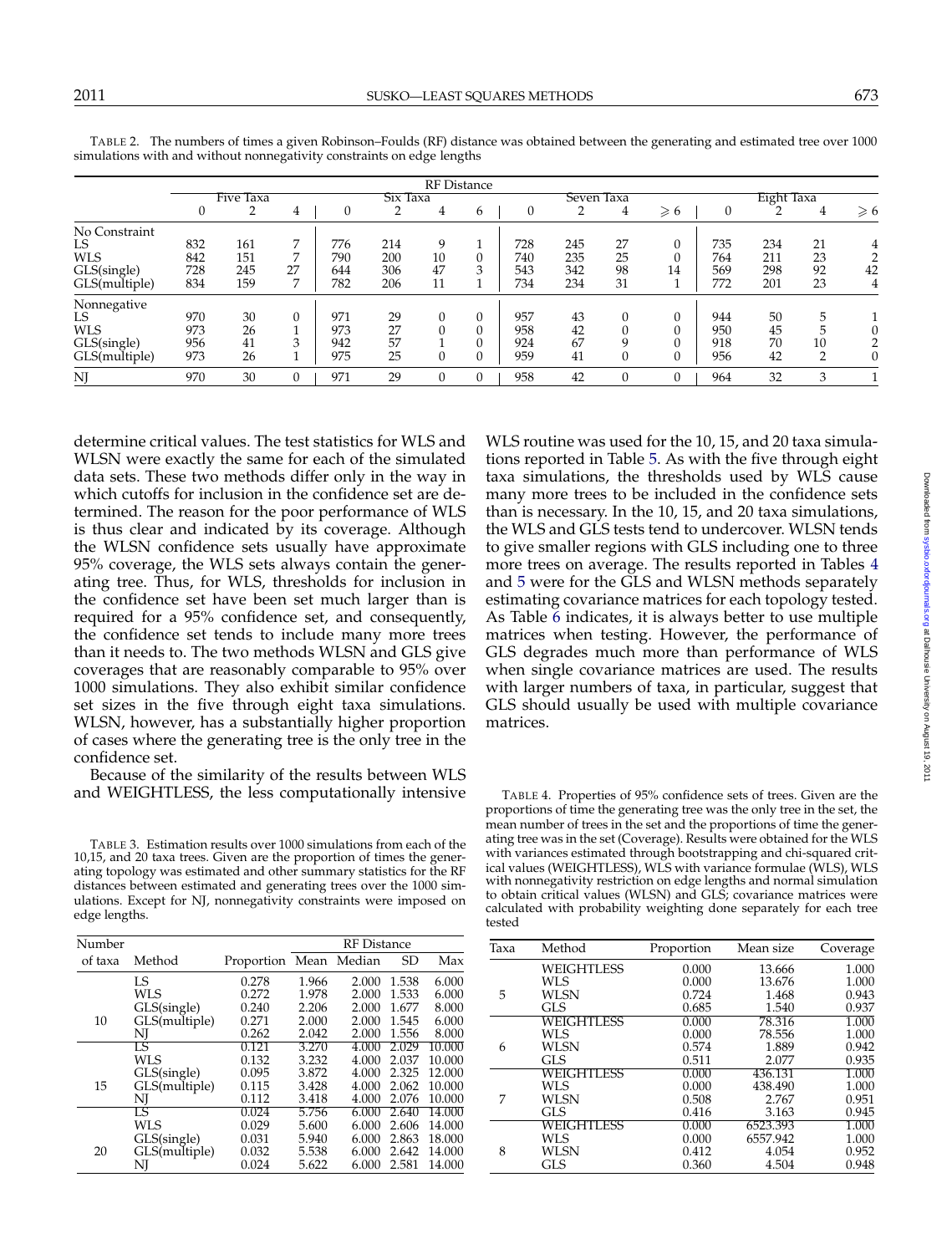<span id="page-6-0"></span>TABLE 5. Properties of 95% confidence sets of trees for simulations with 10, 15, and 20 taxa. Given are the proportions of time the generating tree was the only tree in the set, the mean number of trees in the set and the proportion of times the generating tree was in the set (Coverage). Results were obtained for the WLS which chi-squared critical values, WLS with nonnegativity restriction on edge lengths and matrices were calculated with probability weighting done separately for each tree tested

| Taxa | Method      | Proportion | Mean size | Coverage |
|------|-------------|------------|-----------|----------|
| 10   | WLS         | 0.000      | 60.242    | 1.000    |
|      | <b>WLSN</b> | 0.000      | 9.871     | 0.945    |
|      | <b>GLS</b>  | 0.006      | 10.833    | 0.925    |
| 15   | WLS.        | 0.000      | 241.090   | 1.000    |
|      | <b>WLSN</b> | 0.000      | 14.757    | 0.924    |
|      | GLS         | 0.002      | 19.503    | 0.889    |
| 20   | WLS.        | 0.000      | 711.350   | 1.000    |
|      | <b>WLSN</b> | 0.000      | 35.372    | 0.957    |
|      | <b>GLS</b>  | 0.000      | 38.668    | 0.921    |

# **DISCUSSION**

We have presented here modifications of the variance formulae of [Susko](#page-7-0) ([2003\)](#page-7-0) that are asymptotically equivalent to the previous formulae but much less likely to have the difficulties of the previous GLS test statistic that were due to ill behaved, almost singular covariance matrix estimates. These matrices can be used in GLS statistic calculation or to determine cutoffs for inclusion in confidence sets for the WLS statistics. What was a bit surprising in the estimation and testing simulations was that WLSN had a consistently better performance than GLS; although often the improvement was marginal. Both methods performed much better than the WLS approach suggested by [Czarna et al.](#page-7-0) [\(2006\)](#page-7-0) that effectively applies the GLS test with covariances set to zero. The simulations here make clear that the resulting chisquared thresholds for inclusion in a confidence set are much too large and cause many more topologies to be included in the confidence region than is needed.

Although the WLSN test was the best performer, this performance improvement comes with a computational cost. To illustrate that, CPU times were obtained on the same machine and for the same 7 and 20 taxon data sets. In the seven taxa case, WLSN and GLS *P* values were obtained for 945 trees, and in the 20 taxa case, *P* values were obtained for 100 trees. The times required for GLS were 13.2 s and 2 min 52 s for 7 and 20 taxa cases,

TABLE 6. The proportions of time the generating tree was the only tree in the set and the mean number of trees in the set when using single or multiple (one for every hypothesized tree) covariance matrix estimates

|           |             |            | Number of Taxa |       |        |  |  |
|-----------|-------------|------------|----------------|-------|--------|--|--|
| Weighting | Method      |            | 5              | 6     | 7      |  |  |
| Single    | <b>WLSN</b> | Proportion | 0.589          | 0.419 | 0.362  |  |  |
|           |             | Mean size  | 1.874          | 2.667 | 3.425  |  |  |
|           | GLS.        | Proportion | 0.335          | 0.114 | 0.062  |  |  |
|           |             | Mean size  | 2.798          | 7.352 | 18.221 |  |  |
| Multiple  | <b>WLSN</b> | Proportion | 0.710          | 0.591 | 0.519  |  |  |
|           |             | Mean size  | 1.530          | 1.931 | 2.421  |  |  |
|           | GLS.        | Proportion | 0.686          | 0.530 | 0.417  |  |  |
|           |             | Mean size  | 1.578          | 2.127 | 2.932  |  |  |

whereas for WLSN, they were 55.5 s and 7 min 42 s. The additional time required is primarily due to the normal simulation required for *P* value determination. For estimation alone, WLS can be expected to be faster.

The CPU times reported are for multiple covariance matrices and nonnegativity constraints. Estimation can constrain edge lengths or not and covariance matrices can be calculated for a single pilot tree estimate or separately for each tree tested. In terms of performance, the results here indicate that it is better to constrain edge length estimates. This comes with only a slightly higher computational cost. In fact, CPU times with nonnegativity constraints were sometimes shorter than without. This is likely due to an inefficient implementation of the unconstrained approach by comparison with the nonnegative LS routine that was used and due to [Lawson](#page-7-0) [and Hanson](#page-7-0) [\(1974](#page-7-0)). Nevertheless, the similarity of the times suggest that constraints are worth the computational cost. Leaving edge lengths unconstrained does not usually greatly affect the GLS or WLS test score of the true tree but the added flexibility of negative edge lengths allows poor trees to fit distances better and thus deflates GLS or WLS scores for these trees. Although using separate covariance matrices also gave better test performance, it comes with a more substantial computational cost than nonnegativity constraints. For the 7 and 20 taxon examples where CPU times were obtained, the CPU times for GLS with a single covariance matrix were 0.1 s and 3 s for the 7 and 20 taxa examples by comparison with the 13.2 s and 2min 52 s times obtained with multiple covariance matrices. For WLSN, the times were 14 s and 3 min 33 s by comparison with the 55.5 s and 7 min 42 s obtained with multiple covariance matrices.

For the GLS test, results with a larger number of taxa suggest that, for final results, multiple covariance matrices should be used in spite of the additional computational cost. For WLSN, however, the performance improvements were not as substantial and the additional computational cost might reasonably be avoided in cases where a larger number of trees are tested for inclusion in the confidence set. An alternative practical approach to dealing with larger data sets is to use a single matrix, and the GLS test on a large initial set of hypothesized trees and then rerun with multiple covariance matrices on a reduced set. It should be emphasized that by large data sets, we mean that the number of taxa are large. Because site patterns for between 2 and 4 taxa are being summed over in covariance calculations and distance estimation, increasing the number of sites does not appreciably increase computational cost. At the same time, as is illustrated by contrasting the Table [1](#page-2-0) results for *t* = 0.001 and *n* = 100 with *n* = 10, 000, the behavior of covariance approximations can be expected to improve.

Software for the methods is available at [http://www](http://www.mathstat.dal.ca/~tsusko) [.mathstat.dal.ca/ tsusko.](http://www.mathstat.dal.ca/~tsusko) Separate programs are used for GLS and WLSN, and for each of these there are separate programs available for estimation and for testing. All the programs use a PAML-style [\(Yang 1997](#page-7-0), [2007\)](#page-7-0)